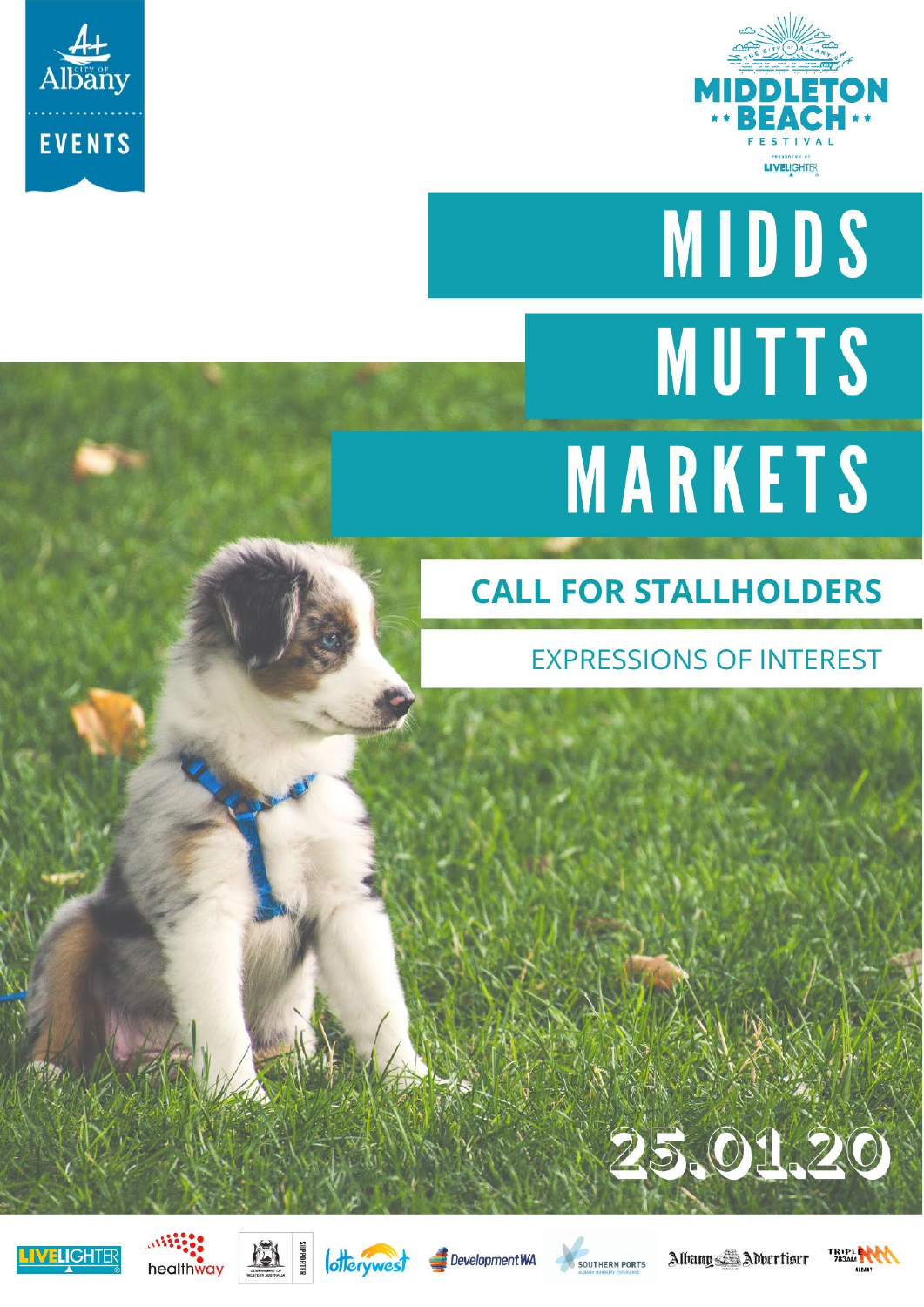#### THE CITY OF ALBA Community Events Program expression of interest form

#### **MIDDLETON BEACH FESTIVAL 2020**

Monday, 20 – Sunday, 26 January 2020 (Australia Day) Open daily from 10am – 3pm (timings may change slightly, will be confirmed closer to the event date) Middleton Beach

The Middleton Beach Festival takes place at Albany's iconic Middleton Beach and offers an array of opportunities for the community to participate and engage. The program each year commences the week leading up to and includes Australia Day. The week provides a cultural and community experience for the Great Southern population by fostering community spirit, promoting a sense of identity and actively engaging an intergenerational community.

The entire week is growing each year, as such the program presents great commercial opportunities, and further involvement with local community groups and organisations. Commercial opportunity examples include: Bouncy Castles, Amusements, bike hire, stand-up paddle board hire, Segway tours etc.

The City of Albany encourages community groups, businesses and commercial operators that can offer creative, cultural and unique activities to one or more days of the Middleton Beach Festival to register their interest. As part of the week-long program, there are a couple of key events that would require local business, community groups and artist involvement:

#### **MIDDS MUTTS MARKETS**

Saturday 25 January 2020 – 9am - 1pm

For the first time, the Midds Mutts Markets will be part of the City's week-long Middleton Beach Festival presented by LiveLighter in Eyre Park on Saturday 25 January 2020.

The event will be complete with dog inspired stalls, farmers markets, live acoustic music, face painting, competitions and more!

The City of Albany is currently inviting local community groups, organisations and/or individuals who would like to participate in this event by holding a dog/pet inspired market stall, services and/or activities and also local fresh produce and other food related market stalls to apply.

Should you be interested in being involved, please complete this Expression of Interest Form before COB 10 January 2020 and return to: events@albany.wa.gov.au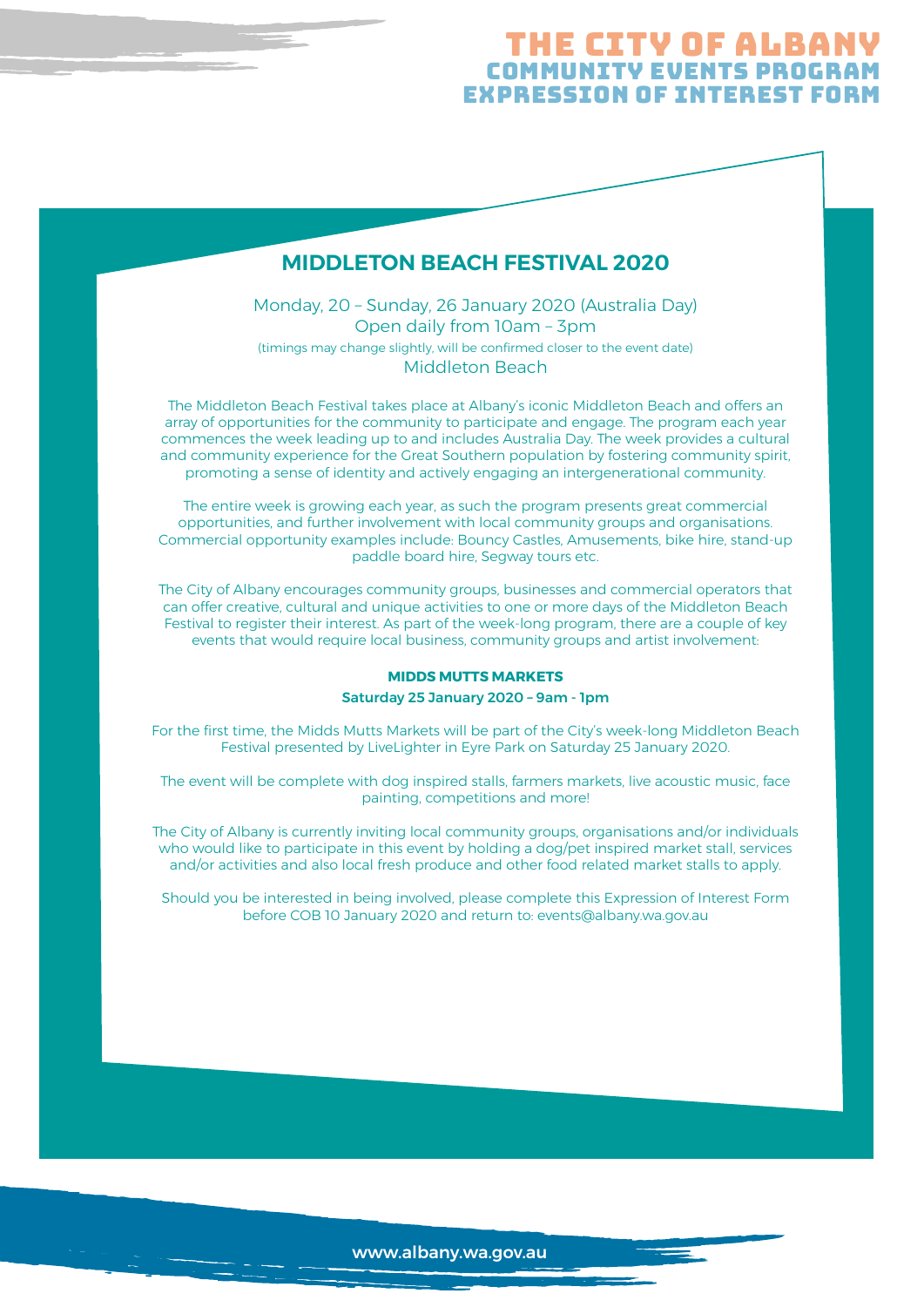## The City of albany Community Events Program expression of interest form

| <b>Applicant details</b>                                                                                                                                                          |  |
|-----------------------------------------------------------------------------------------------------------------------------------------------------------------------------------|--|
| Name of group / business / individual:                                                                                                                                            |  |
| ABN (if applicable):                                                                                                                                                              |  |
| Postal address:                                                                                                                                                                   |  |
| Contact person:                                                                                                                                                                   |  |
| Email address:                                                                                                                                                                    |  |
| Primary Contact number:                                                                                                                                                           |  |
| Who are you?                                                                                                                                                                      |  |
| Artist / band / entertainer                                                                                                                                                       |  |
| Community or cultural group                                                                                                                                                       |  |
| Activity / Entertainment Provider                                                                                                                                                 |  |
| Market stallholder                                                                                                                                                                |  |
| Photographer and/or videographer                                                                                                                                                  |  |
| Commercial Operator                                                                                                                                                               |  |
| Other                                                                                                                                                                             |  |
|                                                                                                                                                                                   |  |
| If you are a food or coffee vendor wanting to trade at one of the City of Albany events, please complete the Community<br>Events Program Food Vendor Expression of Interest Form. |  |
| What will you be offering to the City of Albany's Midds Mutts Markets?                                                                                                            |  |
| Dog inspired market stall                                                                                                                                                         |  |
| Pet filming and/or photography                                                                                                                                                    |  |
| Dog-related activities                                                                                                                                                            |  |
| <b>Busker</b>                                                                                                                                                                     |  |
| Other                                                                                                                                                                             |  |
|                                                                                                                                                                                   |  |
|                                                                                                                                                                                   |  |
|                                                                                                                                                                                   |  |
|                                                                                                                                                                                   |  |
|                                                                                                                                                                                   |  |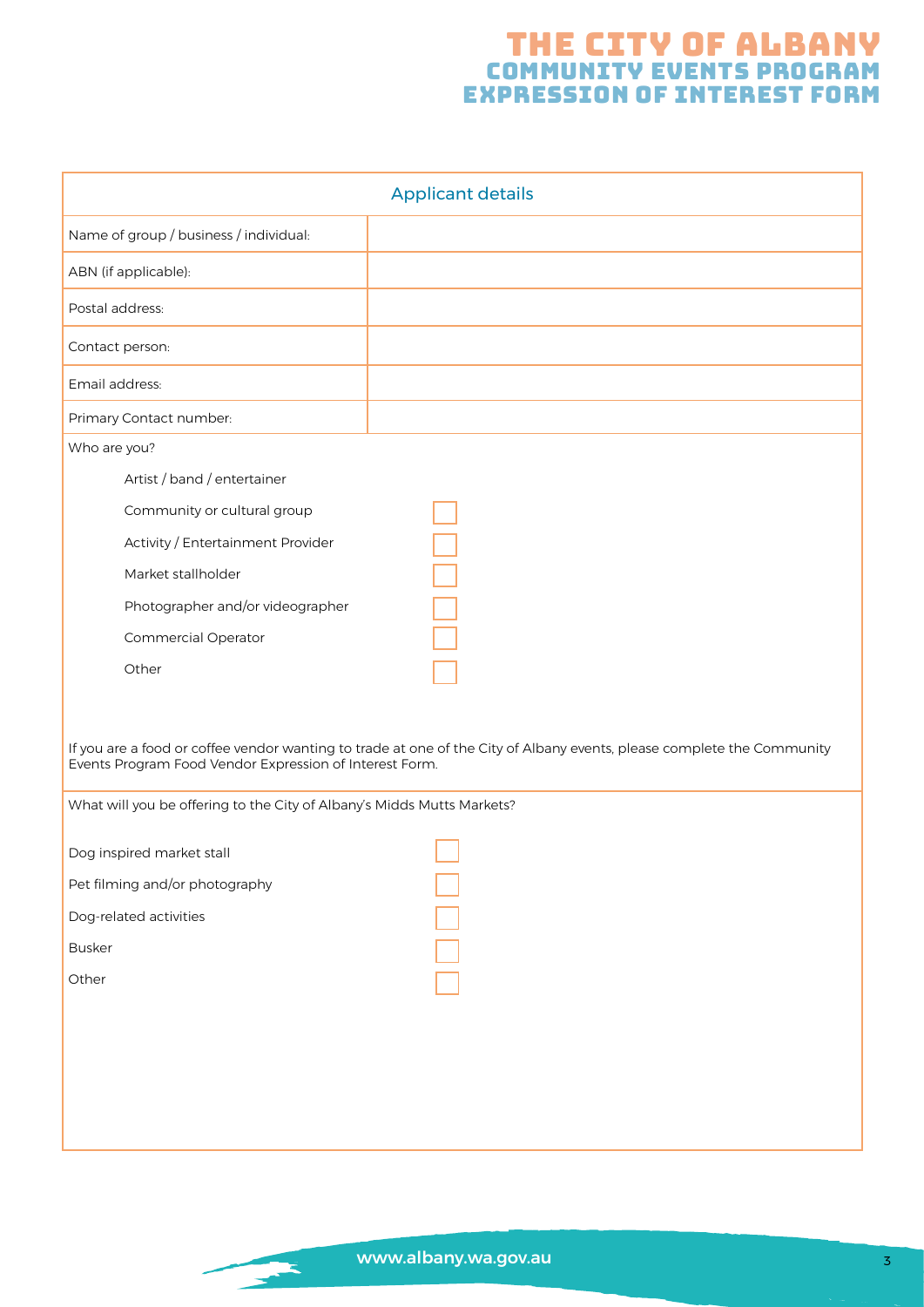#### THE CITY OF ALBA COMMUNITY EVENTS PROG expression of interest form

Describe how you / your business / group can be involved in the event If you are a stall holder, please provide a detailed list of the products you would like to sell.

#### **COST**

\$25 per stallholder

Please note:

- No power will be available to stall holders at this event
- It is each market stallholder's responsibility to provide their own 3x3m marquee.

If you have any images, videos, price lists, website / Facebook links etc. that you can provide to support your Expression of Interest please include this with your submission.

Please note this is an expression of interest only, and if successful, you will be advised of further information after the closing date via email.

Please return entries to: City of Albany Attention: Events Team By Post: PO Box 484, Albany WA 6331 In Person: 102 North Road, Albany WA 6330 By Email: events@albany.wa.gov.au